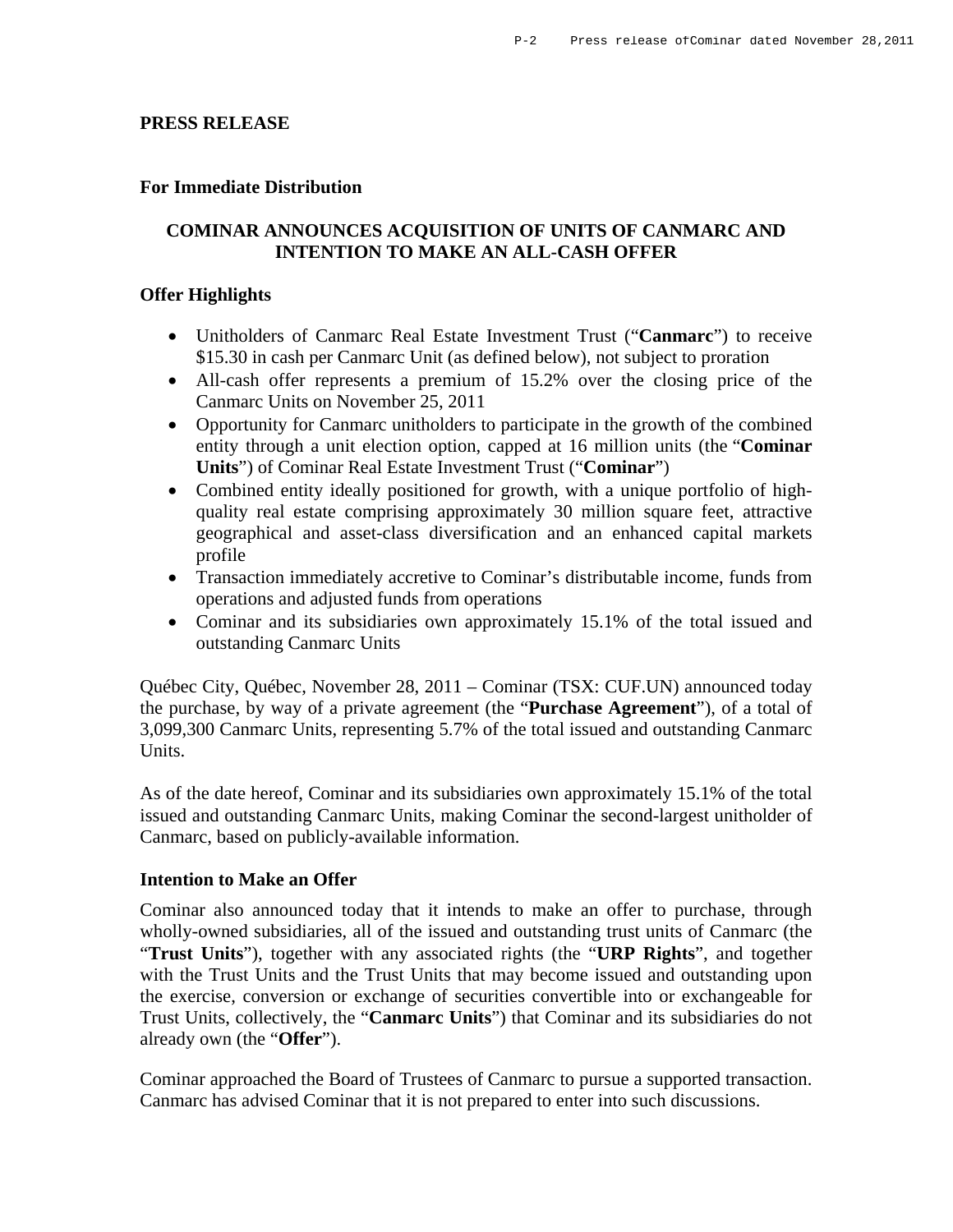Pursuant to the Offer, the unitholders of Canmarc will receive \$15.30 in cash per Canmarc Unit (the "**Cash Alternative**"), not subject to proration. Alternatively, Cominar proposes to offer Canmarc unitholders the opportunity to participate in the growth of the combined entity via a unit election option pursuant to which Canmarc unitholders would exchange each Canmarc Unit they hold for 0.7054 Cominar Units (the "**Unit Alternative**"), with an aggregate maximum of 16 million Cominar Units available pursuant to this option, subject to proration.

The Offer, which was unanimously approved by Cominar's Board of Trustees, is expected to be immediately accretive to Cominar's distributable income**,** funds from operations and adjusted funds from operations per Cominar Unit.

The Offer is not subject to a vote by Cominar unitholders.

Pursuant to the Purchase Agreement, Cominar agreed with the vendor of such Canmarc Units that if, within a 180-day period starting as of the date hereof, Cominar, or any of its affiliates, completes the Offer for consideration to the unitholders of Canmarc in excess of \$15.30 per Canmarc Unit, it would pay the vendor the difference between such offered consideration and \$15.30.

## **The Cash Alternative**

The all-cash purchase price under the Cash Alternative represents a premium of 15.2% over the closing price of \$13.28 per Canmarc Unit on November 25, 2011, the last trading day prior to the announcement of the Offer.

The consideration under the Cash Alternative provides Canmarc unitholders with certainty of value and immediate liquidity, and removes the risk associated with the continued ownership of Canmarc Units.

The Offer is not subject to any financing condition. National Bank of Canada, Bank of Montreal and Caisse Centrale Desjardins have provided Cominar with a commitment to fund the entire consideration payable for the Canmarc Units and back-stop post-closing refinancing and liquidity requirements.

### **The Unit Alternative**

Based on the exchange ratio offered under the Unit Alternative and before any proration of the unit consideration, the monthly cash distributions to Canmarc unitholders electing the Unit Alternative are expected to increase by approximately 6.9%**.**

Additionally, Canmarc unitholders electing the Unit Alternative will have the opportunity to participate in the future upside of Cominar. The acquisition of Canmarc is expected to significantly enhance Cominar's profile by providing it with the following benefits:

1. **Addition of high-quality, complementary portfolio of properties**: The acquisition of Canmarc will provide Cominar with an additional 8.8 million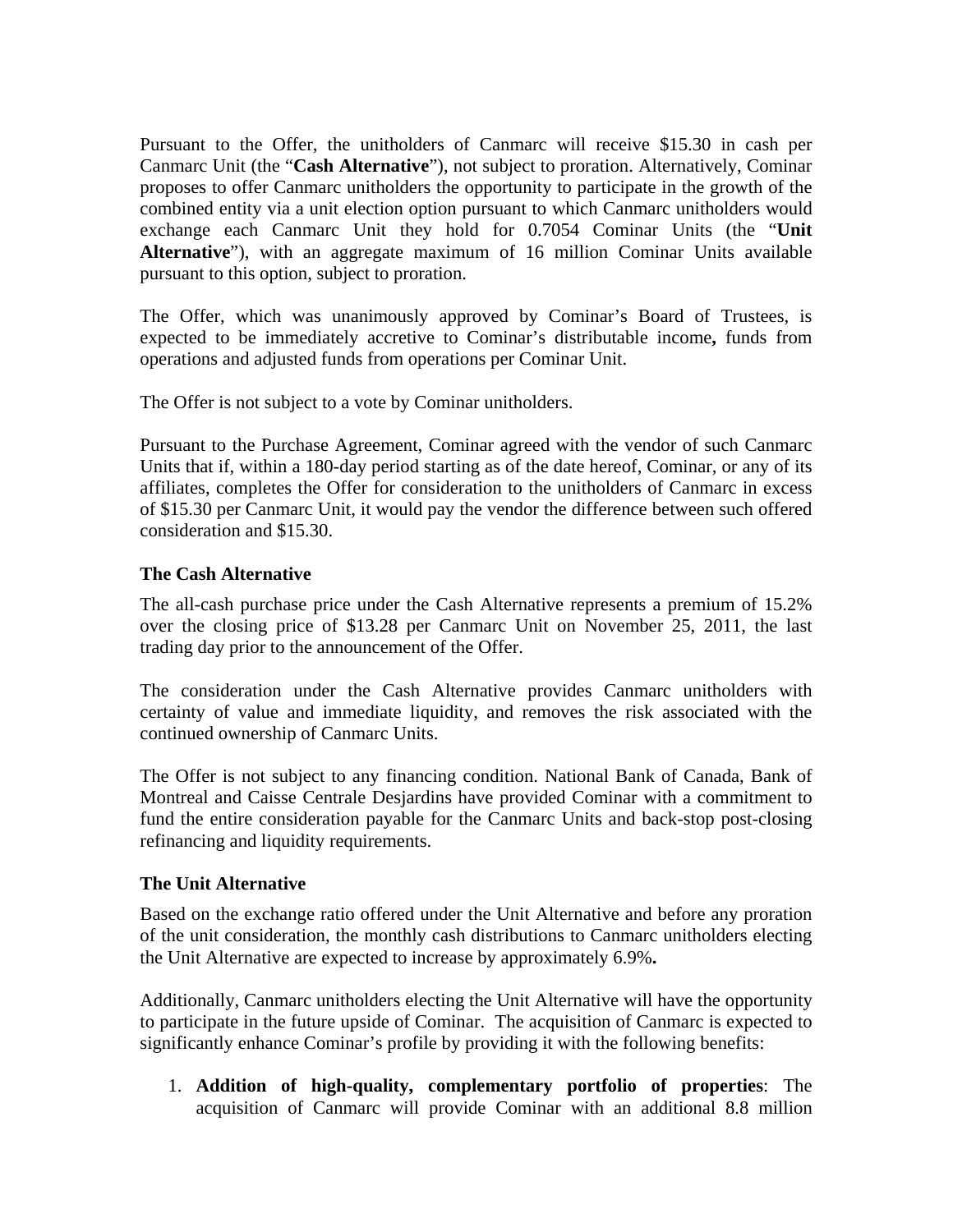square feet of high-quality real estate that is complementary to its existing portfolio. Combined with Cominar's existing properties, the addition of Canmarc's assets will create a unique portfolio of high-quality properties including a number of landmark buildings.

- 2. **Enhanced size and diversification**: The acquisition of Canmarc will increase Cominar's asset base by approximately 42% to approximately 30 million square feet, with an enhanced footprint in the Province of Québec and a meaningful presence in the Maritimes, western Canada and Ontario. Furthermore, Cominar's portfolio will benefit from enhanced diversification among the office, retail and industrial asset classes.
- 3. **Improved capital markets profile**: The acquisition of Canmarc will increase Cominar's enterprise value to \$4.4 billion, creating the second-largest diversified REIT in Canada, while increasing liquidity for Cominar unitholders. Accordingly, Cominar will benefit from stronger access to capital.
- 4. **Lower cost of capital**: The increased size and enhanced geographic and asset class diversification resulting from the acquisition of Canmarc is expected to allow Cominar to benefit from a lower cost of capital, thus improving its competitiveness for future asset and portfolio acquisitions.
- 5. **Positioned for further growth**: The combined entity will be ideally positioned to execute Cominar's continued expansion in its key markets and in the Ontario market.
- 6. **Synergies**: Given the scale of its existing operations in Québec, Cominar expects to realize synergies from the combination of the two entities. Cominar's knowledge of the key markets in which Canmarc operates is expected to result in lower operating costs and improved operating efficiencies, creating further synergies for Cominar.
- 7. **Immediately accretive**: The transaction is expected to be immediately accretive to distributable income, funds from operations and adjusted funds from operations. The accretion to adjusted funds from operations is in turn expected to result in a decreased payout ratio for the combined entity.

Mr. Michel Dallaire, Cominar's President and Chief Executive Officer, said: "The Canmarc assets are highly complementary to Cominar's existing portfolio. With a unique base of high-quality properties benefiting from increased scale and diversification, as well as a significantly-enhanced capital markets profile, Cominar will be ideallypositioned to continue its geographic expansion."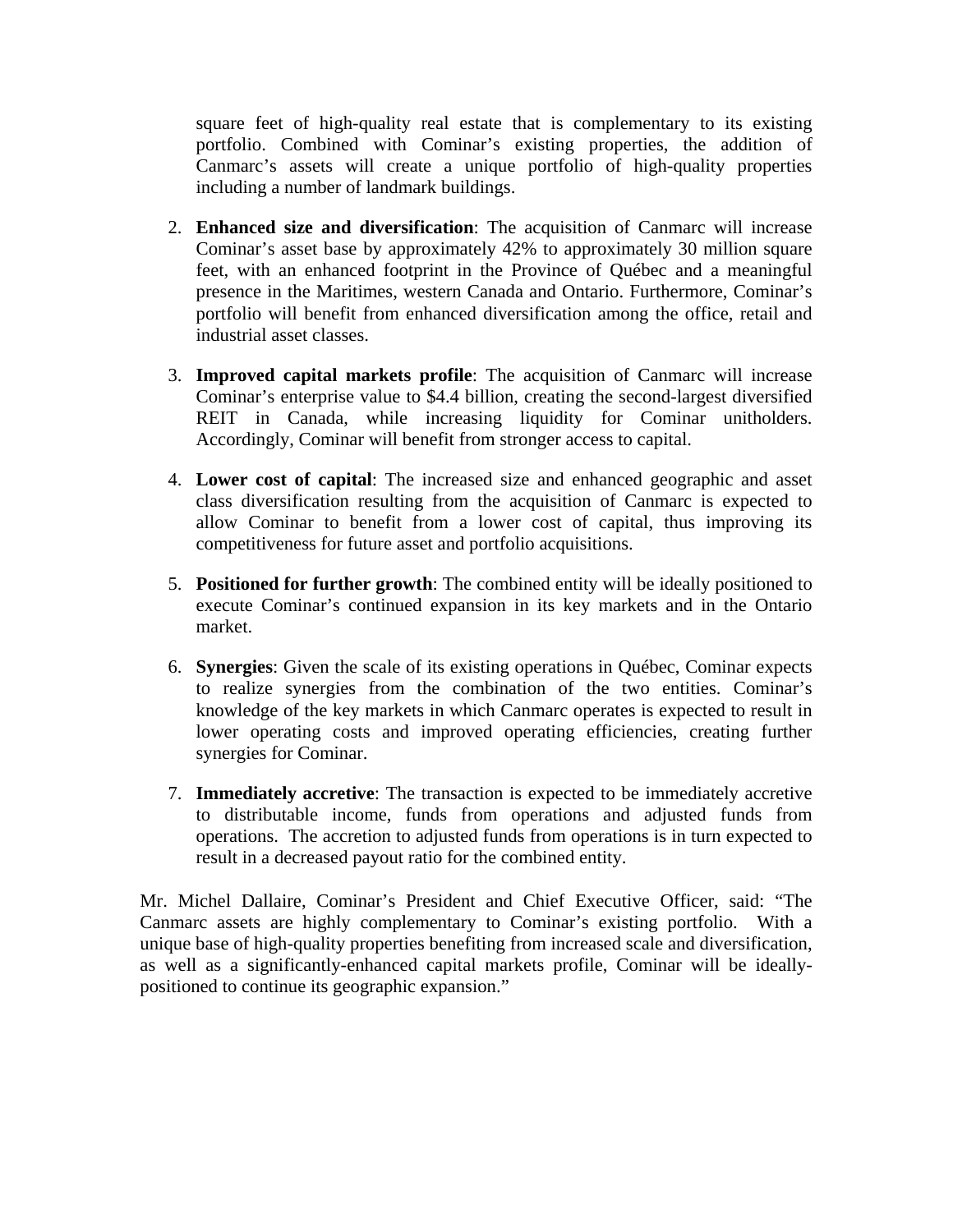## **Pro Forma Cominar Leverage**

While the Offer will require Cominar to temporarily increase its leverage, Cominar intends to align its capital structure with its long-term objectives over time.

Mr. Robert Després, Chairman of Cominar's Board of Trustees, said: "Cominar's historically conservative approach to leverage has provided it with the financial flexibility to pursue attractive investment opportunities such as the acquisition of Canmarc. Cominar's Board of Trustees is confident that management will successfully reduce Cominar's leverage in due course through access to attractive capital, reflecting its enhanced scale and geographic and asset class diversification."

## **Additional Details on the Offer**

Cominar's takeover bid will be made available to unitholders of Canmarc following receipt of a complete unitholders' list from Canmarc or earlier by publication of an advertisement of the takeover bid. The Offer will be subject to certain conditions outlined in the definitive offer documentation that Cominar expects to file in the near future with Canadian securities regulatory authorities.

This press release does not constitute an offer for or solicitation of Canmarc Units in any jurisdiction. Any such solicitation would be made only by formal offer and only in those jurisdictions where Cominar may legally do so.

BMO Capital Markets is acting as financial advisor to Cominar. Davies Ward Phillips & Vineberg LLP is acting as legal counsel to Cominar.

# **PROFILE as at November 28, 2011**

Cominar is the largest commercial property owner in the Province of Québec. Cominar owns a real estate portfolio of 269 high-quality properties, consisting of 53 office, 55 retail and 161 industrial and mixed-use buildings that cover a total area of 21.0 million square feet in the Greater Québec City, Montréal and Ottawa-Gatineau areas as well as in the Atlantic Provinces. Cominar's objectives are to deliver growing cash distributions payable monthly to its unitholders and to maximize unitholder value by way of integrated management and the expansion of its portfolio.

### **Forward-Looking Statements**

*This press release may contain forward-looking statements with respect to Cominar and its operations, strategy, financial performance and financial condition. These statements generally can be identified by the use of forward-looking words such as "may", "will", "expect", "estimate", "anticipate", "intend", "believe" or "continue" or the negative thereof or similar variations. The actual results and performance of Cominar discussed herein could differ materially from those expressed or implied by such statements. Such statements are qualified in their entirety by the inherent risks and uncertainties surrounding future expectations. Some important factors that could cause actual results to differ materially from expectations include, among other things, general economic and*